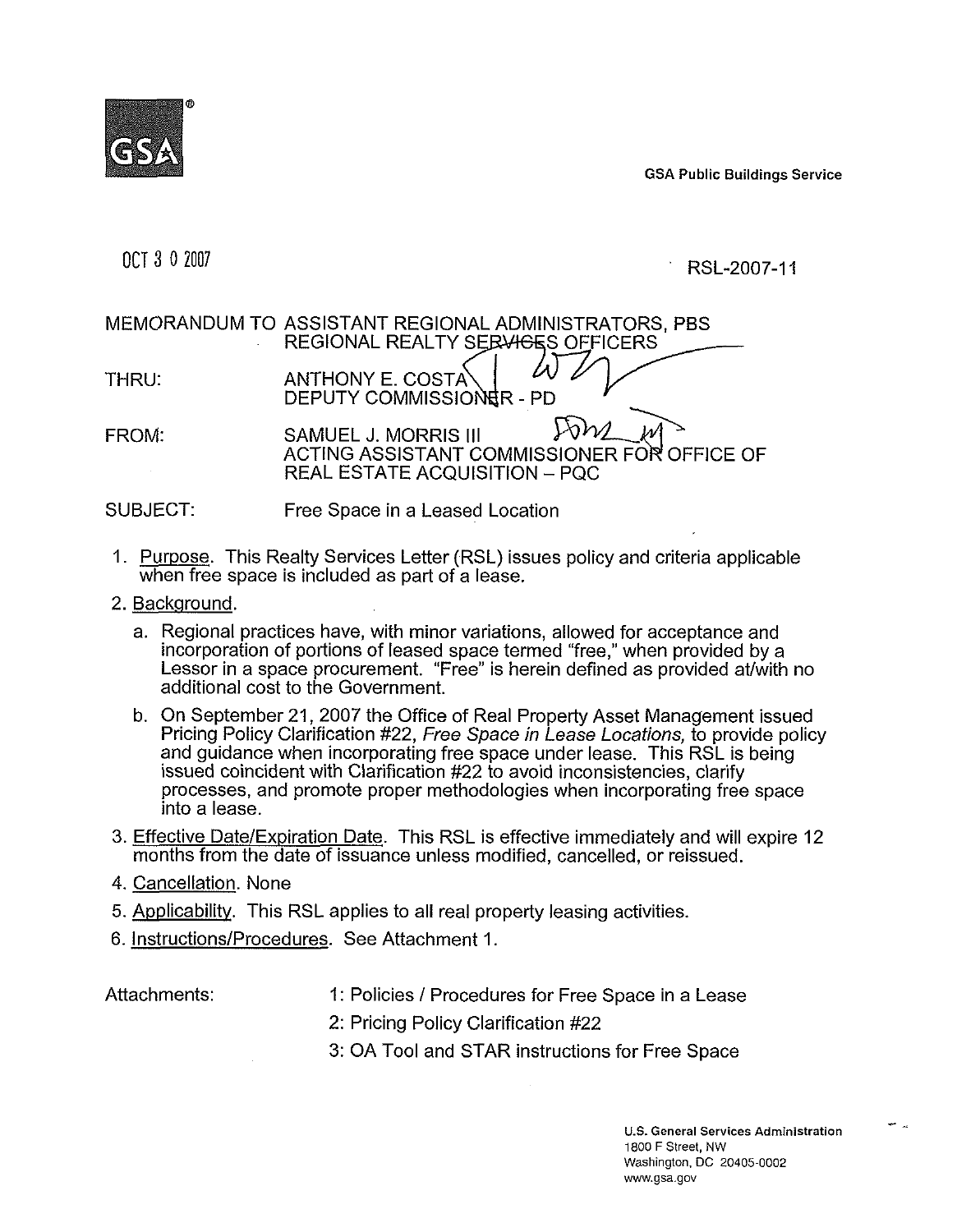Policies / Procedures for Free Space in a Lease

- 1. General. The policies in this RSL must be applied in all space procurements where free space is offered as a portion of the total leased space.
	- a. When space in excess of a stated space requirement is offered for free prior to award of a lease, the tenant agency must either 1) agree to accept the extra free space and sign an Occupancy Agreement (OA) for the actual square footage, or 2) reject the free space. If the customer agency accepts the free space, the rent for the total square footage, including the free space, will be assessed on the rent bill, with the overall rate blended over the entire square footage (free and leased). When creating the OA with free space, the responsible GSA associate must enter the full amount of space -including free space square footage, and include the free space adhoc clause as part of the OA. The clause contains a narrative accounting for the presence of free space. This is explained in greater detail in Pricing Policy Clarification #22 and in Instructions – Free Space in a Leased Location OATool and STAR. If the customer agency rejects the free square footage, the Offeror must show that the free space will be partitioned off from the leased space.
	- b. When offered, Contracting Officers, Realty Specialists, and Broker Partners must advise the Offeror that any space offered as free will not be considered during negotiations, will not be evaluated as part of price evaluations, and will not be considered a factor in lease award.
- 2. The Lease.
	- a. The Realty Specialist must clearly indicate in the lease contract that for the purposes of all rental calculations, all space offered as free is excluded from tenant improvements, operating costs, overtime utility rates, CPI escalations, and percentage of occupancy for tax escalations. The Realty Specialist must also include in the contract that maintenance of free space be provided at no additional costs to the Government.
	- b. When incorporating free space into the lease, the entire square footage of the free portion of space must be clearly cited on the SF2 (both in Rentable and ANSI/BOMA Office Area).
	- c. To document free space in the SF2, the following language is suggested for use:

"xxx,xxx rentable square feet of [officelwarehouse] and related space, which yields xxx,xxx ANSIIBOMA Office Area square feet of space **and** an additional xxx rentable square feet (yielding xxx ANSIIBOMA Office Area SF) of free space (for which the Government will not be charged rent, including real estate taxes and operating cost escalations) in excess of the total xxx,xxx rentablelxxx,xxx ANSllBOMA square footage indicated above, for a total of yyy,yyy rentable square feet, (yielding yyy,yyy usable square feet) under lease, at Building Name and Address".

3. Lease Rider. The lease agreement must specifically state that "All rights, responsibilities, and obligations that bind the Lessor and Government under this lease agreement, including the General Clauses, and any other attachments hereto, shall pertain to the entire space under lease, including the free space."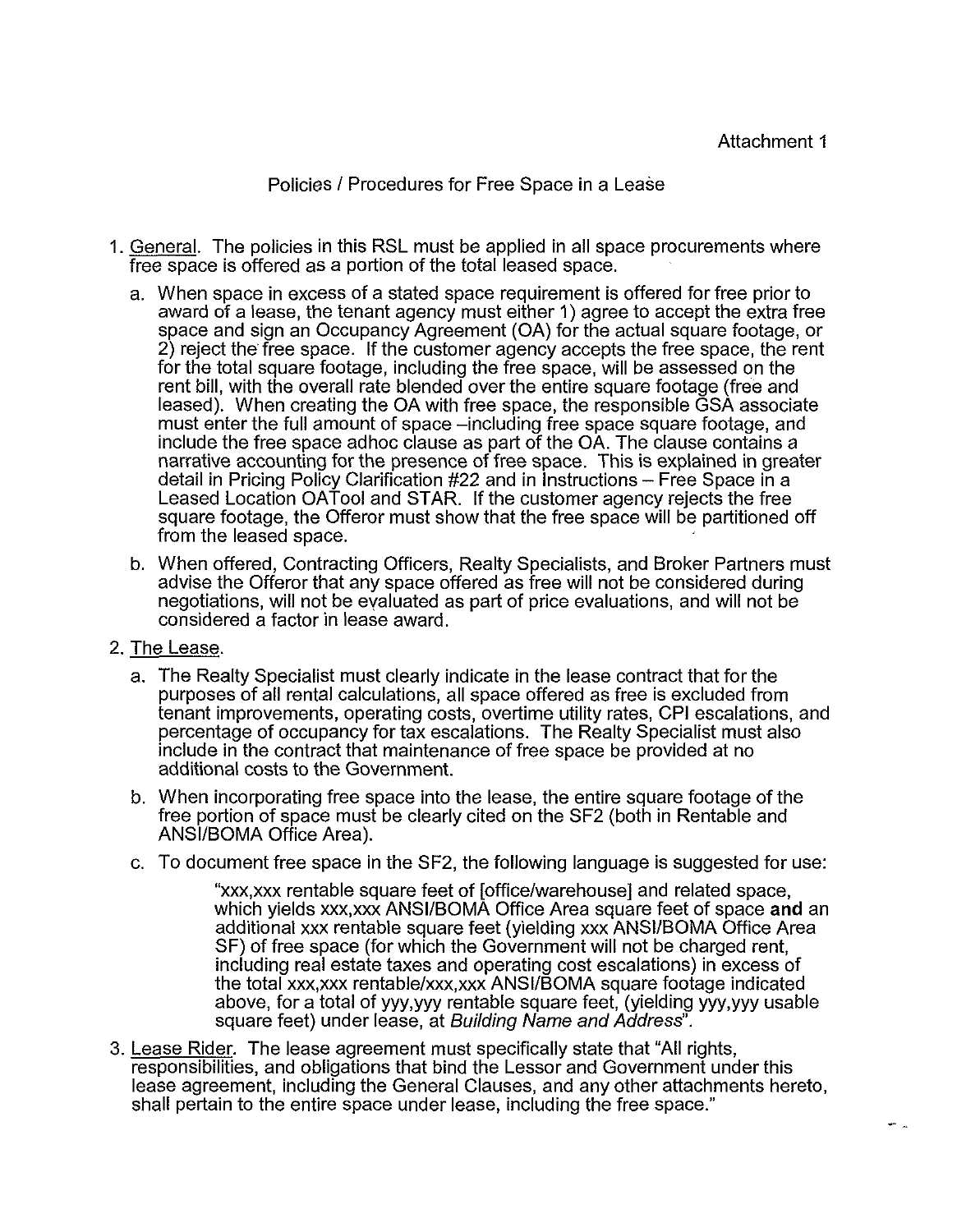- 4. Tenant Improvement Allowance. The Realty Specialist must not increase the TI allowance to cover build out for any portion of space identified as free under the lease agreement. All space designs and floor plans must clearly delineate all areas identified as free under the lease agreement, as situated in relation to the demised leased space under rent, copies of which must be maintained in the lease file.
- 5. Lease Metrics. For the purposes of lease metrics (i.e., Lease Cost Relative to Market, etc.), all leases containing free space must be noted as such when reporting on the particular lease in question. When National Office adjudicates a lease in relation to the LCRM, all free square footage will be deducted out of the lease, and not considered a component for adjudication.
- 6. Release of Space. If the customer agency accepts the free space, and during the term of the lease decides to return space to GSA, an amount of square footage up to the total free space square footage must be returned first, with no rental adjustment, before any space under rent can be released. This will apply even if the physical space that was initially counted as free remains in the tenant's possession, in accordance with Pricing Policy Clarification #22 and the free space OA clause.
- 7. Scoring. When submitting a lease containing free space to Portfolio for a scoring analysis, the Realty Specialist must exclude all free space square footage from scoring calculations.
- 8. Prospectus Leases. When free space is offered as part of prospectus lease procurements, Realty Specialists must consult with their regional Portfolio office. The regional Portfolio office will obtain guidance from the National Real Property Asset Management office prior to accepting free space for such leases.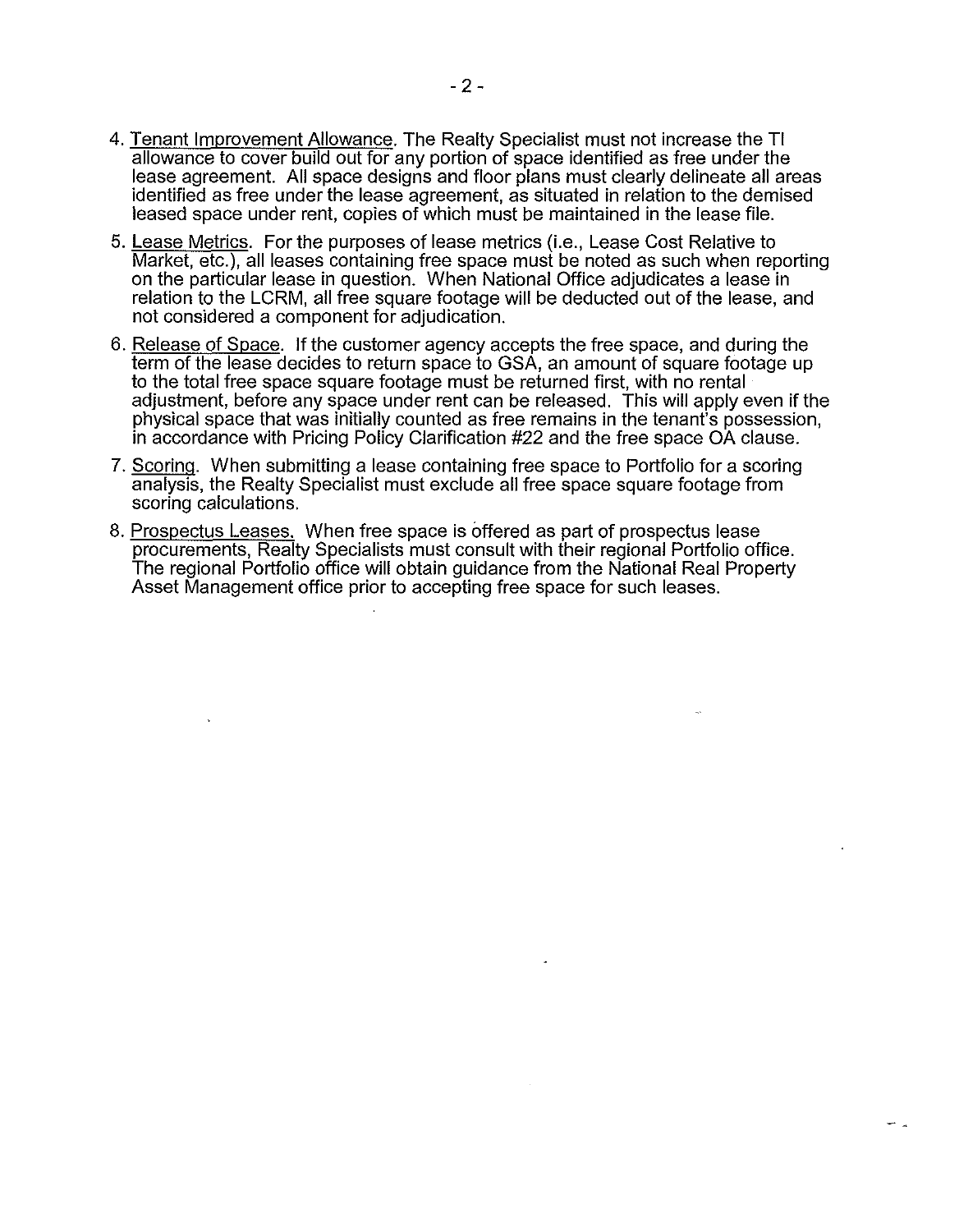Attachmen t 2



GSA Public Buildings Se rvice

**SEP 2 1** 2007

|       | MEMORANDUM FOR ASSISTANT REGIONAL ADMINISTRATORS (PBS) |
|-------|--------------------------------------------------------|
|       |                                                        |
| FROM: | CATHLEEN C. Kronopolius                                |
|       | ASSISTANT COMMISSIONER (PV)                            |
|       |                                                        |

SUBJECT: Pricing Policy Clarification #22, Free Space in Leased Locations

The attached pricing policy clarification covers policy when free space is offered at a leased location. Also attached are implementation instructions and a sample of the O A Clause used in accordance with this clarification.

This clarification has been cleared through the PBS Issuance System. It was drafted i n coordination with the Pricing Network and the Real Estate Acquisition Division. A Realty Services letter will be issued to provide operational guidance in support of the policy.  $\mathbf{v}$ 

If you have questions regarding this clarification, please contact one of the National Pricing Points of Contact, Beth Lemanski at 202-501-3277, David C. Baker at 202-595 - 4648 or Kelly Juarez at 816-823-2545.

#### **Attachments**

cc: Assistant Commissioners, Regional PT Directors, Regional Pricing POCs, and Realty Services Officers

> **U.S. General Services Adminlst ration** - - **1800** F **Streef,** NW Washington. DC 20405.0002 www.gsa.gov

-.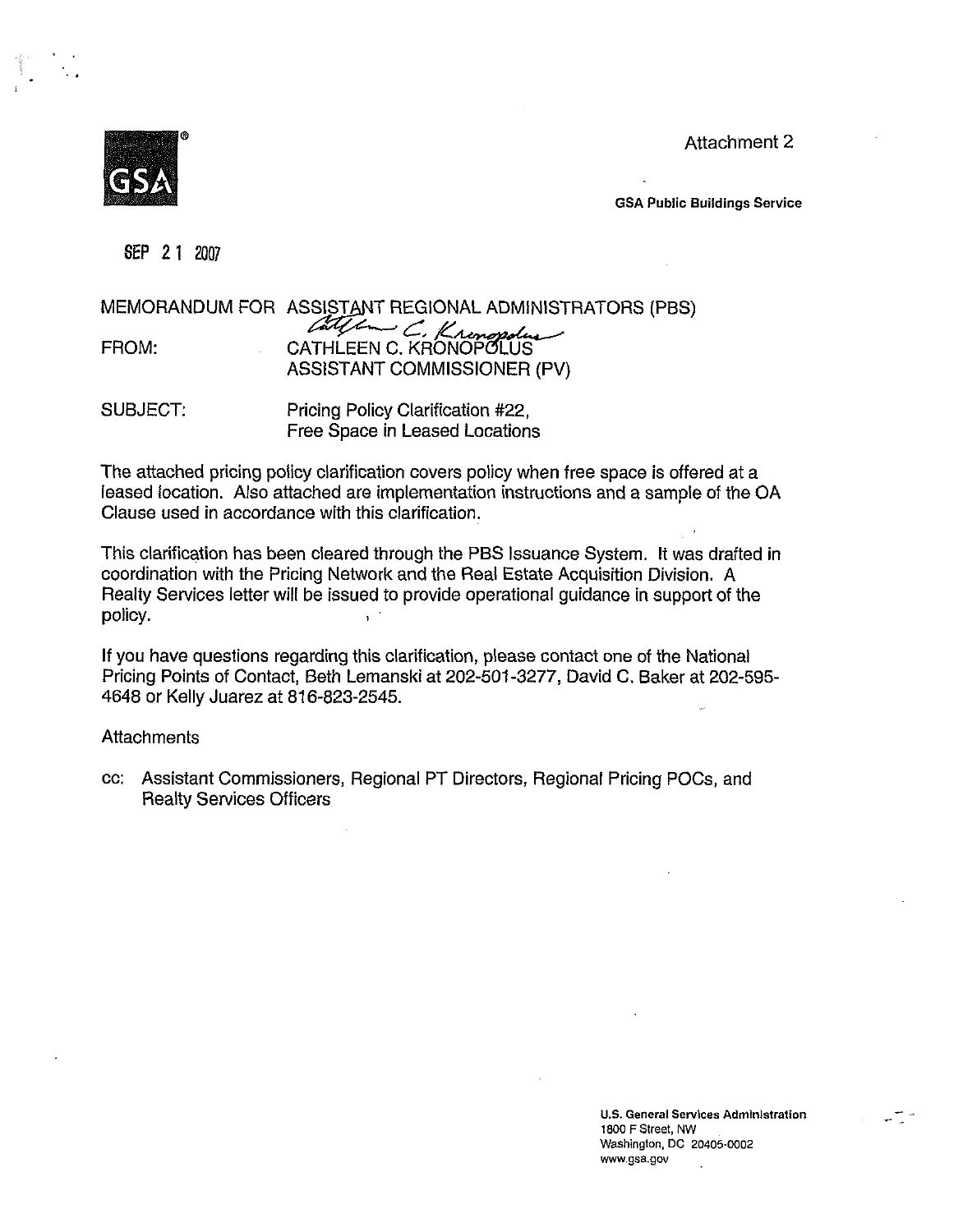# **FREE SPACE CLARIFICATION #22**

### Effective Date: September 10,2007

Puroose: Pricing Policy Clarification #22 on Free Space in a Leased Location No policy currently exists for the treatment of free space in leased locations. This clarification is provided for consistent treatment of the issue.

#### Existinq Desk Guide Lanquaqe:

The existing Pricing Desk Guide does not address free space in leased locations.

#### Clarification:

Add to Section 3.2 after Rent Concessions.

#### Free Space in Leased Locations

When an offeror has a contiguous block of space that exceeds the maximum amoun t for which GSA has solicited, he or she may offer this space at no charge to the Government. When the offered space exceeds the maximum solicitation for offers (SFO) requirement, the tenant agency must be consulted. The agency must agree t o accept the extra space and sign an occupancy agreement (OA) for the actual squar e footage, or it must reject the additional square footage.

**If** the customer agency accepts the space, then rent for the total square footage (including the free space) will be assessed on the rent bill. However, the overall rate will be reduced (blended in the OA Tool) to essentially make the additional space free. I f the customer agency rejects the extra square footage, the offeror must show that th e free space will be partitioned off from the requested block of space.

Once free space is accepted, the following apply:

- The contracting officer must not consider the free space during negotiations or evaluations of a competitive lease action.
- The tenant improvement allowance must not be increased to include the squ are footage of the free space.
- A clause must be completed and included in the OA to explain the terms of th e free space and details of the blended rate.
- The square footage of the free space must not be included in the base cost of services.
- The annual Consumer Price Index (CPI) adjustment is not applied to the free space.
- The percent of government occupancy, for real estate tax purposes, must not include the free space.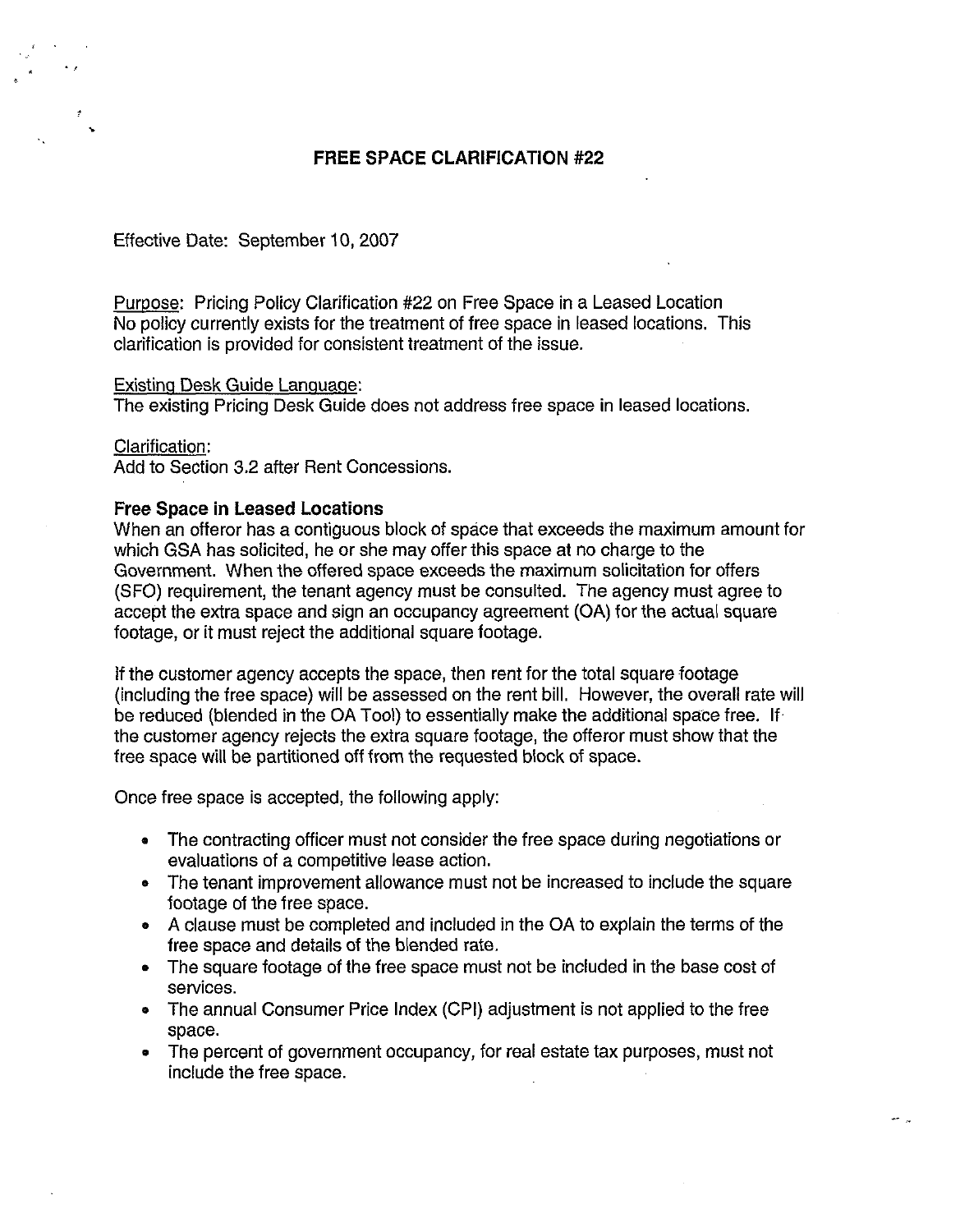- If space is returned by the agency prior to expiration of the lease, an amount of  $\bullet$ square footage up to the total free space square footage must be returned first, with no adjustment to the rent, before any paid space can be released. This i s the case even if the physical space that was initially counted as free remains i n the tenant's possession. This information is included in the free space OA clause.
- The free space square footage is not included in any scoring analysis pertaini ng  $\bullet$ to a location with free space.
- Seek further guidance from Real Property Asset Management (RPAM) at national office prior to accepting free space for a prospectus level lease.

Charges outside of the lease contract, such as security costs billed through the Fed eral Protective Service (FPS), will be assessed on the entire block of space since it is occupied by the customer agency.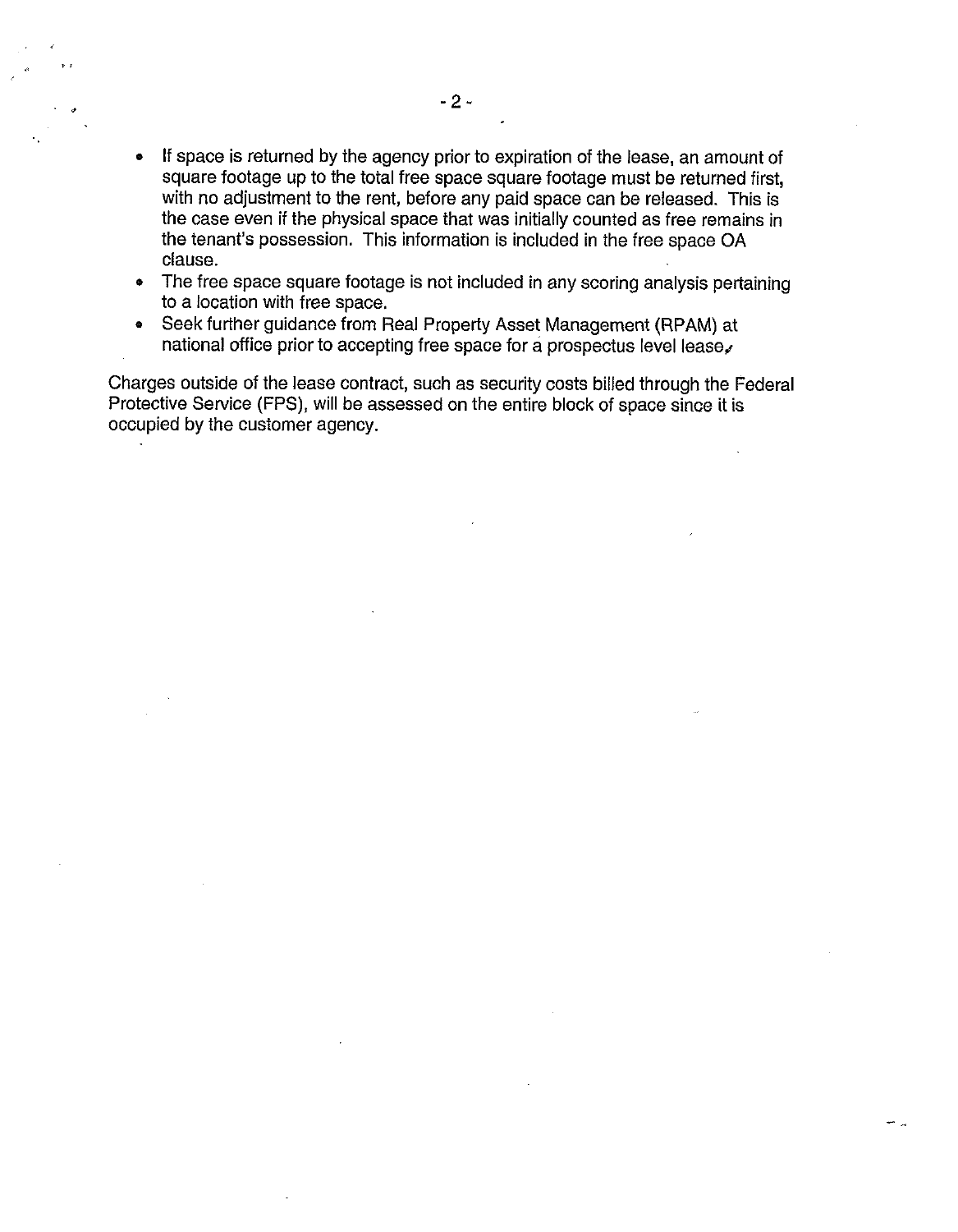Attachment 3

# Instructions Free Space in a Leased Location OATool and STAR

In situations where the offeror is providing more space than the maximum in the Solicitation for Offers (SFO), data should be entered in the OATool and STAR to capture both the amount of space as reflected in the SF0 and the free space. Data should be entered as follows:

# **OATool**

- 1. Create OA for full amount of space including both the SF0 space and the free space reflecting the correct USF, RSF. Also include Parking and appropriate Effective and Expiration Dates.
- 2. On the OA Main Screen enter "Includes ### RSF of Free Space" in the Version Description.
- 3. On Rates page, enter the annual amount for each Rent Component based on the square footage we are paying rent to the.lessor. The OATool will then calculate the blended rate.
- 4. Add the Optional Clause Free Space by checking box next to the clause.
- 5. Fill in the appropriate amounts for all text boxes in this clause and save

### STAR

- 1. The Project should reflect the square footage requested by the agency
- 2. The Lease should use the total of the "paid" and "free" space. This total should be entered on the Lease Details screen in the ANSI rentable field.
- 3. Add Remarks "Includes ### RSF of Free Space" to the Lease module.
- 4. Space records should be created in one CBR for the full amount of usable and rentable square footage including the "paid" and "free" space. A separate record for the "free" space should be created with Space Category of Assigned - New, Space Type based on build out and "Free Space" should be added to the Activity Name field. (For Senate and House space, the separate space record should still be created but it will not be possible to add Free Space to Activity Name field since the member name appears there)